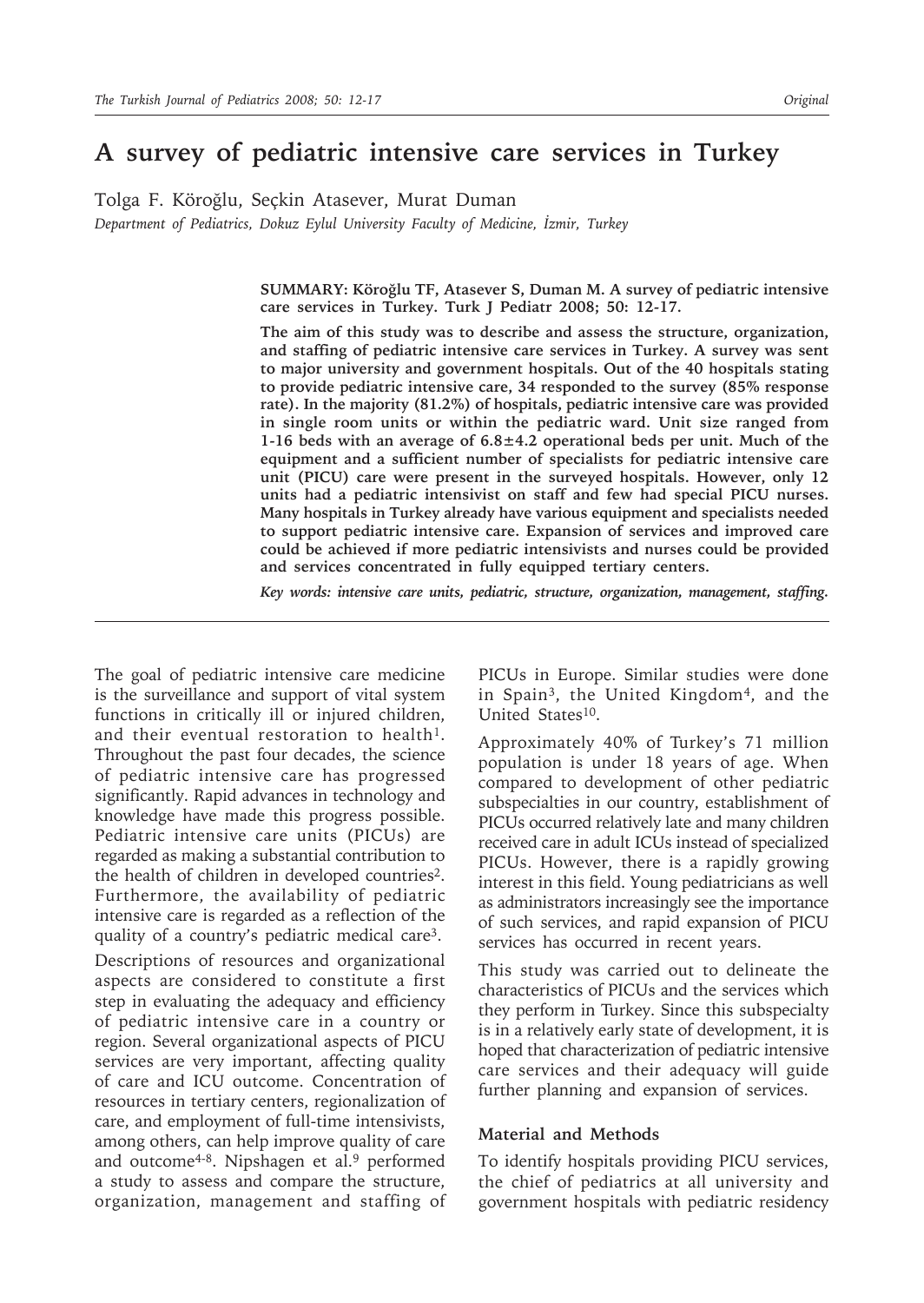programs or listed as pediatric hospitals were contacted via fax or telephone. The faxed message questioned whether their hospital did provide "pediatric intensive care services", and requested the name of a contact person (pediatrician) who could respond to a survey.

For the purposes of this survey, "pediatric intensive care" was defined as the ability to provide critical care support to pediatric patients under direction of physicians who have received primary training in pediatrics. Considering there is no formal critical care training in Turkey, a physician with primary training in pediatrics who has received any amount of intensive care training by way of rotations and has been working for at least two years in this field was regarded as a "pediatric intensivist". There are no combined pediatricneonatal ICUs in this country, and neonatal intensive care services, much better developed and more widely available, were specifically excluded. Services provided by adult ICUs to children were also not investigated.

During the first half of 2005, a questionnaire was sent by electronic mail to designated physicians at hospitals identified during the initial screening. The objective of the questionnaire was to acquire as much information about pediatric intensive care services as possible. The questionnaire was designed to collect information on unit characteristics, hospital facilities, pathology of patients admitted, age range admitted, number of beds, and ICU personnel.

A second correspondence was sent by electronic mail if no response was received by one month. Physicians not responding by two months were contacted by telephone at least twice, and a printed questionnaire was sent by post with return stamped envelopes.

To minimize burden on respondents, questions about medical activities were designed to capture information for a single day (i.e. one-day "snapshot"), a method used previously $11$ .

## **Results**

Of the 66 hospitals initially identified, 40 hospitals stated that they provide pediatric intensive care; 34 responded to the survey (response rate: 85%). All hospitals previously known by the Turkish Society of Pediatric Emergency Medicine and Intensive Care to have a PICU responded to the survey. Hospitals not

providing pediatric intensive care stated that they transfer pediatric patients either to other hospitals (44%) or to adult ICUs (56%).

Almost half (48%) of PICUs in Turkey were established within the last five years. Several centers not having a PICU expressed plans to open one within the next 12-24 months, and several hospitals reported ongoing construction of improved facilities for their existing PICUs. Of 34 hospitals, 26 (76%) were university-affiliated.

The PICU was an administratively distinct unit in 28% of the hospitals. Many PICUs shared equipment and/or rooms with the pediatric ward (26 units) or the pediatric emergency department (2 units). In 17 hospitals (50%), the PICU consisted of a single room. Only six (17.6%) hospitals possessed a unit consisting of various rooms. In five (14.7%) hospitals, intensive care was provided within the pediatric ward, usually by bringing the necessary equipment (i.e., ventilator, monitor) to the bedside.

The average number of beds in the PICUs was  $6.7\pm3.9$  (range 1-16), with 196 beds available nationally. The hospital's average bed number was 625±521 (80-2500) with 133±104 (20–500) pediatric beds.

Therapeutic or diagnostic modalities available in the PICU within the hospital are presented in Table I.

**Table I.** Available Therapeutic or Diagnostic Modalities in PICUs/Hospitals Surveyed

| Therapeutic or diagnostic modality<br>available in each PICU | Availability |  |  |  |
|--------------------------------------------------------------|--------------|--|--|--|
| Conventional mechanical ventilation                          | 100%         |  |  |  |
| Vital signs monitor                                          | 100\%        |  |  |  |
| Echocardiography                                             | 100%         |  |  |  |
| <b>EFG</b>                                                   | 100\%        |  |  |  |
| Portable X-ray                                               | 100%         |  |  |  |
| Peritoneal dialysis                                          | 87.5%        |  |  |  |
| Computed tomography                                          | 84.4%        |  |  |  |
| Pediatric rigid bronchoscope                                 | 74.2%        |  |  |  |
| Type and cross-match within 1 hr                             | 71.9%        |  |  |  |
| Magnetic resonance imaging                                   | 71.9%        |  |  |  |
| Hemodialysis                                                 | 65.6%        |  |  |  |
| Pediatric endoscopy                                          | 61.3%        |  |  |  |
| Cardiac catheterization laboratory                           | 59.4%        |  |  |  |
| Operating room available within 30 min                       | 48.3%        |  |  |  |
| Veno-venous hemofiltration                                   | 37.5%        |  |  |  |
| Pediatric flexible bronchoscopy                              | 35.5%        |  |  |  |

PICU: Pediatric intensive care unit.

EEG : Electroencephalography.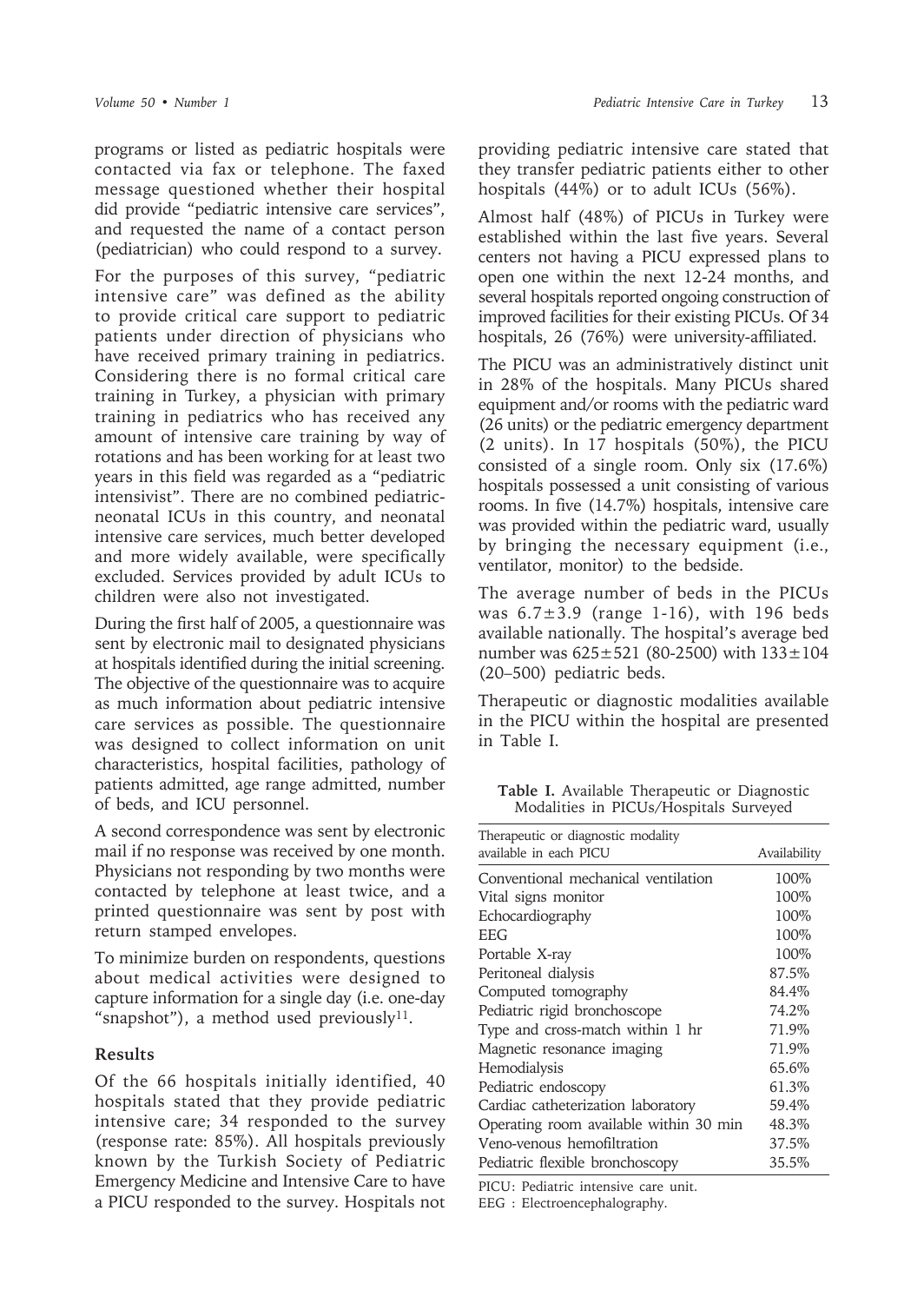# *PICU Staffing*

The number of nurses per PICU was  $4.6 \pm 5.0$ (range 0-15); in 46.3% of hospitals, nurses from pediatric wards cross-covered the unit. During daytime hours,  $2.5 \pm 1.4$  nurses were present in the unit, while  $1.7\pm0.8$  nurses covered the unit overnight and on weekends.

Only 12 (35%) PICUs had a full-time intensivist on staff. Average experience of intensivists was  $5.3\pm3.3$  years (range: 0.4-12). Since there is no formal training in pediatric critical care medicine available in Turkey, three intensivists had received formal fellowship training in pediatric critical care medicine in developed countries (1 physician 24 months, and 2 others 6 months each). Another four physicians had spent 4-12 months observing in PICUs in developed countries. Ten of the intensivists had also done 1-12 month-long rotations in other Turkish PICUs and/or adult ICUs. Time spent by intensivists in various routine activities included: patient care, 48.9%; administrative affairs, 22.3%; educational activities, 16.3%; and research 13.0%. In most hospitals, the intensivists also routinely had additional duties outside the ICU, including: serving as attending on the general pediatric ward, emergency department or outpatient clinic (56.3%); pre- and post-graduate medical education (66.7 %), and administrative duties outside the PICU (66.7%).

In all hospitals, the unit was covered 24 hours/ day, 7 days a week by licensed physicians. In teaching hospitals, this was by a pediatric resident, usually in post-graduate year 1-3. Many hospitals had several physicians/residents covering the unit. Pediatric intensivists --where present—were covering the PICU on a 24 hours/ day, 7 days a week schedule with call from home. Availability of various consultative specialists and sub-specialists is given in Table II.

14 *Köroğlu TF, et al The Turkish Journal of Pediatrics • January - February 2008*

|  | Table II. Staff Available 24 Hours |  |
|--|------------------------------------|--|
|  | Daily for Consultations            |  |

| Specialist/subspecialist     | Percentage<br>present in hospitals |
|------------------------------|------------------------------------|
|                              |                                    |
| Specialists                  |                                    |
| Pediatric surgeon            | 93.8%                              |
| Anesthesiologist             | 87.5%                              |
| Neurosurgeon                 | 78.1%                              |
| Otorhinolaryngologist        | 78.1%                              |
| Orthopedist                  | 78.1%                              |
| Plastic surgeon              | 62.5%                              |
| Cardiovascular surgeon       | 62.5%                              |
| Pediatric sub-specialists    |                                    |
| Pediatric cardiologist       | 78.1%                              |
| Pediatric hematologist       | 78.1%                              |
| Pediatric nephrologist       | 71.9%                              |
| Pediatric allergist          | 68.8%                              |
| Neonatologist                | 68.8%                              |
| Pediatric endocrinologist    | 65.6%                              |
| Pediatric oncologist         | 59.4%                              |
| Pediatric gastroenterologist | 50%                                |
| Pediatric pulmonologist      | 25%                                |

### *Patient Care Activity*

Patient census at time of survey was 186 (occupancy rate: 94.8%). Of these patients, 72 were intubated (38.7%). Nineteen hospitals provided data on admissions. The mean number of pediatric ICU admissions for 2004 was 307±253 (20–887). Total admissions for 2004 were 5836. The number of admissions per bed was 30. Of the treated patients, 32 (17.8%) were on a ventilator for more than 14 days. Sixteen units provided data on mortality. The overall estimated mortality rate was 14.6±8.6% (range 3- 37%). Diagnoses of patients in the unit on the day of survey are presented in Table III.

General pediatric surgical patients were admitted to the PICU in only 12 hospitals (35.3%). Only nine (26.5%) PICUs routinely

|  |  |  |  |  |  | Table III. PICU Patient Primary Diagnoses (Cross-sectional, on day of survey) |  |  |  |  |
|--|--|--|--|--|--|-------------------------------------------------------------------------------|--|--|--|--|
|--|--|--|--|--|--|-------------------------------------------------------------------------------|--|--|--|--|

| Diagnosis                                                          | Percentage of patients |
|--------------------------------------------------------------------|------------------------|
| Lower respiratory tract infection and/or respiratory insufficiency | 37.7%                  |
| Central nervous system dysfunction and/or infection                | 17.6%                  |
| Congenital cardiac disorder                                        | 10%                    |
| Sepsis                                                             | 8.6%                   |
| Post-operative patients                                            | $4.2\%$                |
| Hypoxic-ischemic encephalopathy                                    | 3.8%                   |
| Other                                                              | 8.1%                   |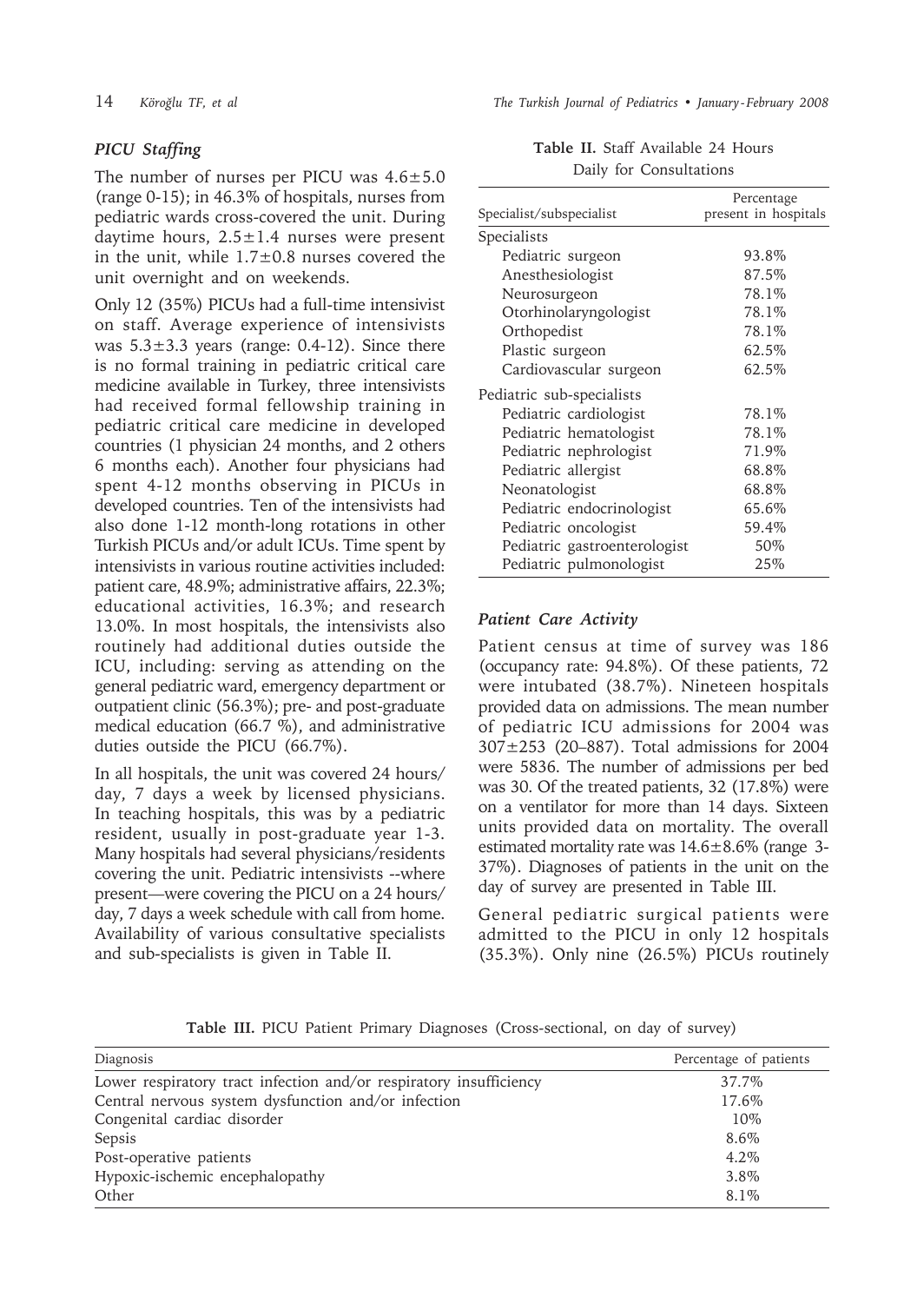admitted patients with head trauma. Although open heart surgery was performed in 21 of the surveyed hospitals, just one unit was routinely admitting pediatric post-operative cardiac patients.

The survey responders' suggestions for improved pediatric critical care services were (in order of priority): 1) more pediatric intensivists (41.9%), 2) more nurses (32.3%), 3) more equipment/better facilities (25.8%), and 4) more residents (9.7%).

# **Discussion**

Contrary to other pediatric subspecialties, progress in pediatric critical care in Turkey started relatively late. Almost half of the PICUs have been established in the last five years, mostly with the enthusiastic efforts of individual physicians. Currently, a significant number of PICUs in Turkey are located in three large cities. Ankara, the capital, has eight hospitals providing pediatric intensive care. İzmir and İstanbul each have four hospitals with PICUs and the remaining 16 PICUs are located in various cities throughout the country. Interestingly, while all university and government teaching hospitals in Ankara and İzmir have PICU services, only 4 out of 14 teaching and university hospitals in İstanbul have PICUs. Therefore, PICU bed to pediatric population ratio for İstanbul (1:268,000) is much lower than e.g., İzmir (1:30,000). We estimate that more children in İstanbul are cared for in the abundant adult ICUs in that city. Furthermore, some children in İstanbul are also admitted to adult ICUs in private hospitals, which is much less likely in other parts of the country. Where pediatric ICU services are not available, children needing critical care are admitted to adult ICUs or are transferred to other hospitals.

The average PICU consists of 6-7 beds, but some hospitals have only 1-2 beds, and only one unit has 16 beds. Many centers provide PICU services in shared spaces, single rooms or within the general pediatric ward with inadequate resources. The present condition implies that, despite recent progress, many hospitals still consider it sufficient to provide a mechanical ventilator and vital signs monitor in order to provide pediatric intensive care. Guidelines for PICU design and levels of care have been published $21$  and could be used to improve facilities and functioning of units.

The presence of many PICUs with low bed numbers also suggests that services could be concentrated further. Studies suggest that substantial reductions in mortality could be achieved if children who needed critical care were admitted to a tertiary PICU instead of nontertiary pediatric units or mixed adult units<sup>2,4,5,7</sup>. Regionalization of pediatric intensive care may have significant benefits on patient outcome and resource utilization<sup>6,7,12</sup>. Countries such as Australia, which have implemented completely regionalized pediatric intensive care services, have achieved very good results, albeit PICU bed/population ratios are one-third of that in the United States<sup>4</sup>.

Most PICUs in Turkey are not multidisciplinary, i.e. they do not routinely admit surgical patients. In this study, only 4.2% of patients were postoperative surgical patients. This is contrary to the practice in most other developing and developed countries<sup>10,13,14</sup>. Admission of medical and surgical patients to one unit is believed to concentrate expertise and achieve better resource utilization, assuring financial viability. Adaptation of this practice could lead to more efficient use of resources.

Presence of a pediatric intensivist (and a fellowship program) is important in reducing mortality<sup>8,15,16</sup>. However, there are only few intensivists, and except in one hospital, all pediatric intensivists work alone. The lack of intensivists and the heavy burden on the present ones have many negative implications. It is obvious that their number needs to be increased to benefit PICU care. In fact, the government is planning on accepting pediatric intensive care as a subspecialty of pediatrics in the near future, making possible the establishment of PICU training programs.

A shortage of nurses in the PICUs exists. Several units do not have special PICU nurses, and those units that do have nurse-patient ratios of approximately 1:4.4. Low nurse-patient ratios are known to increase nosocomial infection rates and patient mortality<sup>17</sup>. However, many hospitals are not able to staff more nurses since --similar to many other countries-- there is a nursing shortage in Turkey.

A significant number of patients in the PICU have chronic disorders and are ventilatordependent. At the time of the survey, nearly 18% of patients were being ventilated for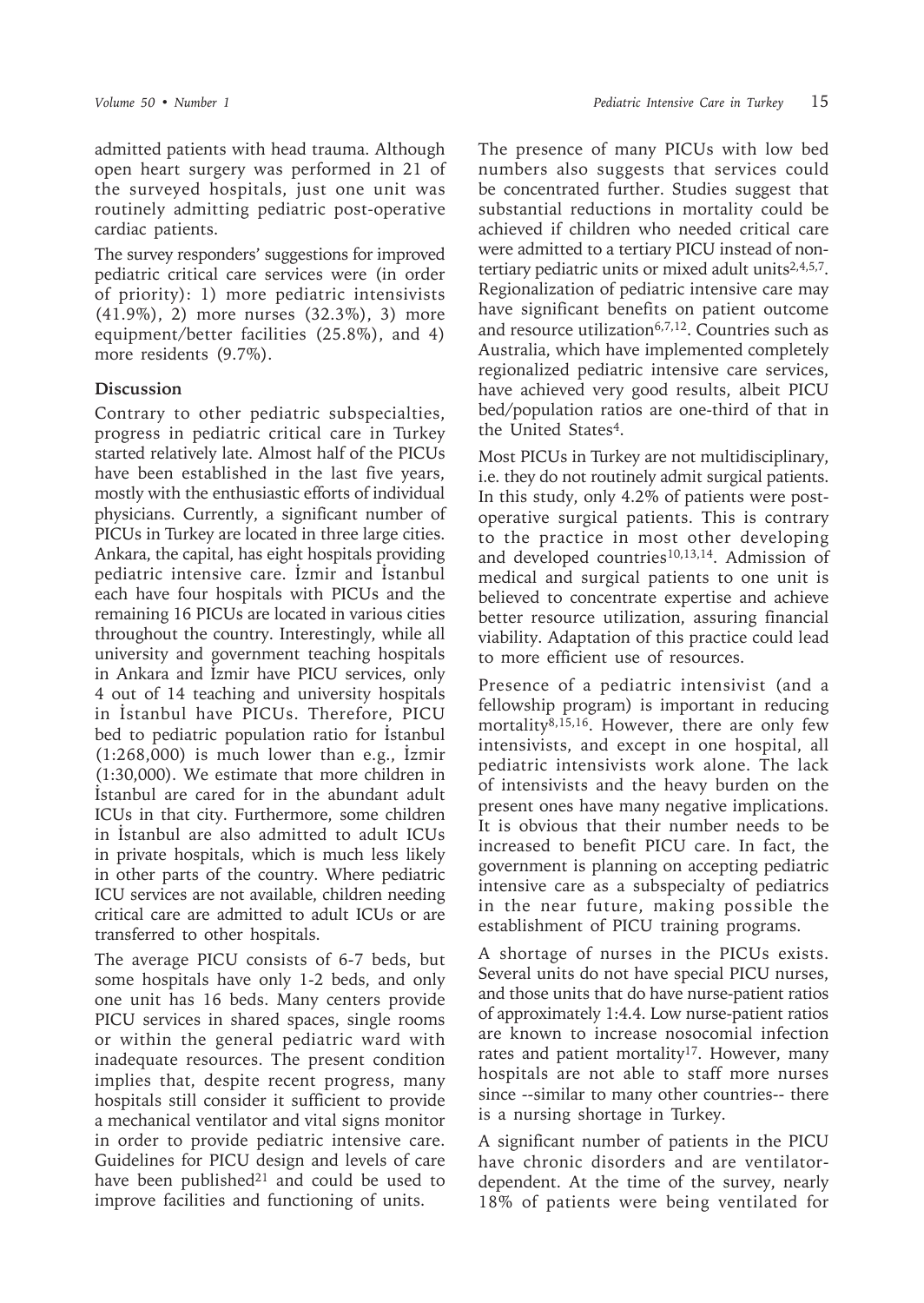more than 14 days. The absence of home ventilation programs in Turkey makes it virtually impossible to discharge a ventilator-dependent pediatric patient. Only through individual physician's efforts and after overcoming many bureaucratic obstacles can some patients be discharged home. Insistence by pediatric pulmonologists and intensivists may facilitate progress on this issue. Home ventilation programs need to be developed and supported by health care financing agencies. On the other hand, legal and cultural constrains limit the possibility of "withholding" or "withdrawing" treatment significantly, creating problems with the number of available beds.

The average PICU mortality rate is relatively high when compared with published United States or European studies<sup>3,9,10</sup>, but studies from developing countries including South America, India and South Africa have reported mortality rates between 18-32%13,18,19. It is possible that population differences may account for some of these mortality differences; however, a major factor such as malnutrition has not been found to be associated with mortality<sup>13</sup>. Since the equipment and techniques in some of these developing country PICU studies are similar to developed nation PICUs, it is likely that differences in care practices are very important20. It is also known that skill and availability of nurses and physicians may be more important to outcome than the availability of technology15.

There are several factors that may play a role in the mortality rate in Turkey. First of all, despite important progress in recent years, facilities, equipment and staff are still inadequate in most units. Most PICUs still have no intensivists. This inevitably translates into higher mortality figures. Furthermore, several factors specific to this country may play a role: 1) Surgical patients have significantly lower mortality than medical patients. The infrequent admission of surgical patients to our PICUs may increase their average mortality rate. 2) Many patients who have terminal, incurable illness are nevertheless admitted to the PICU, since their primary physicians are not comfortable following them elsewhere.

Although our study is based on a questionnaire and we do not claim that the data represents the total of pediatric intensive care services

performed in our country, we consider that our results are an accurate reflection of the organization of PICU services in Turkey.

In conclusion, pediatric intensive care will become an increasingly important part of hospital care as patients admitted to the hospital are sicker on average than before. Results of this study may help guide future planning of PICU services in Turkey. Interestingly, many of the hospitals surveyed in this study possess much of the equipment and a sufficient number of specialists and subspecialists to provide PICU services. Together with the rapidly increasing interest in pediatric intensive care, this may lead to a rapid expansion of services and improved care, especially if more pediatric intensivists and nurses could be provided and services concentrated.

# **Acknowledgement**

We would like to thank Dr. Alp Ergör for assistance with the survey design and Dr. Metin Karaböcüoğlu for his valuable feedback and comments.

#### **REFERENCES**

- 1. Downes JJ. The historical evolution, current status, and prospective development of pediatric critical care. Crit Care Clin 1992; 8: 1-22.
- 2. Shann F. Effectiveness and efficiency in pediatric intensive care. In: Tibboel D, van der Voort E (eds). Intensive Care in Childhood: A Challenge to the Future. Update in Intensive Care and Emergency Medicine. Vol 25. Berlin: Springer; 1996: 133-145.
- 3. Lopez-Herce J, Sancho L, Martinon JM. Study of paediatric intensive care units in Spain. Spanish Society of Paediatric Intensive Care. Intensive Care Med 2000; 26: 62-68.
- 4. Pearson G, Shann F, Barry P, et al. Should paediatric intensive care be centralised? Trent versus Victoria. Lancet 1997; 349: 1213-1217.
- 5. Pollack MM, Alexander SR, Clarke N, et al. Improved outcomes from tertiary center pediatric intensive care: a statewide comparison of tertiary and nontertiary care facilities. Crit Care Med 1991; 19: 150-159.
- 6. Watson RS. Location, location, location: regionalization and outcome in pediatric critical care. Curr Opin Crit Care 2002; 8: 344-348.
- 7. Tilford JM, Simpson PM, Green JW, Lensing S, Fiser DH. Volume-outcome relationships in pediatric intensive care units. Pediatrics 2000; 106: 289-294.
- 8. Pollack MM, Katz RW, Ruttimann UE, Getson PR. Improving the outcome and efficiency of intensive care: the impact of an intensivist. Crit Care Med 1988; 16: 11-17.